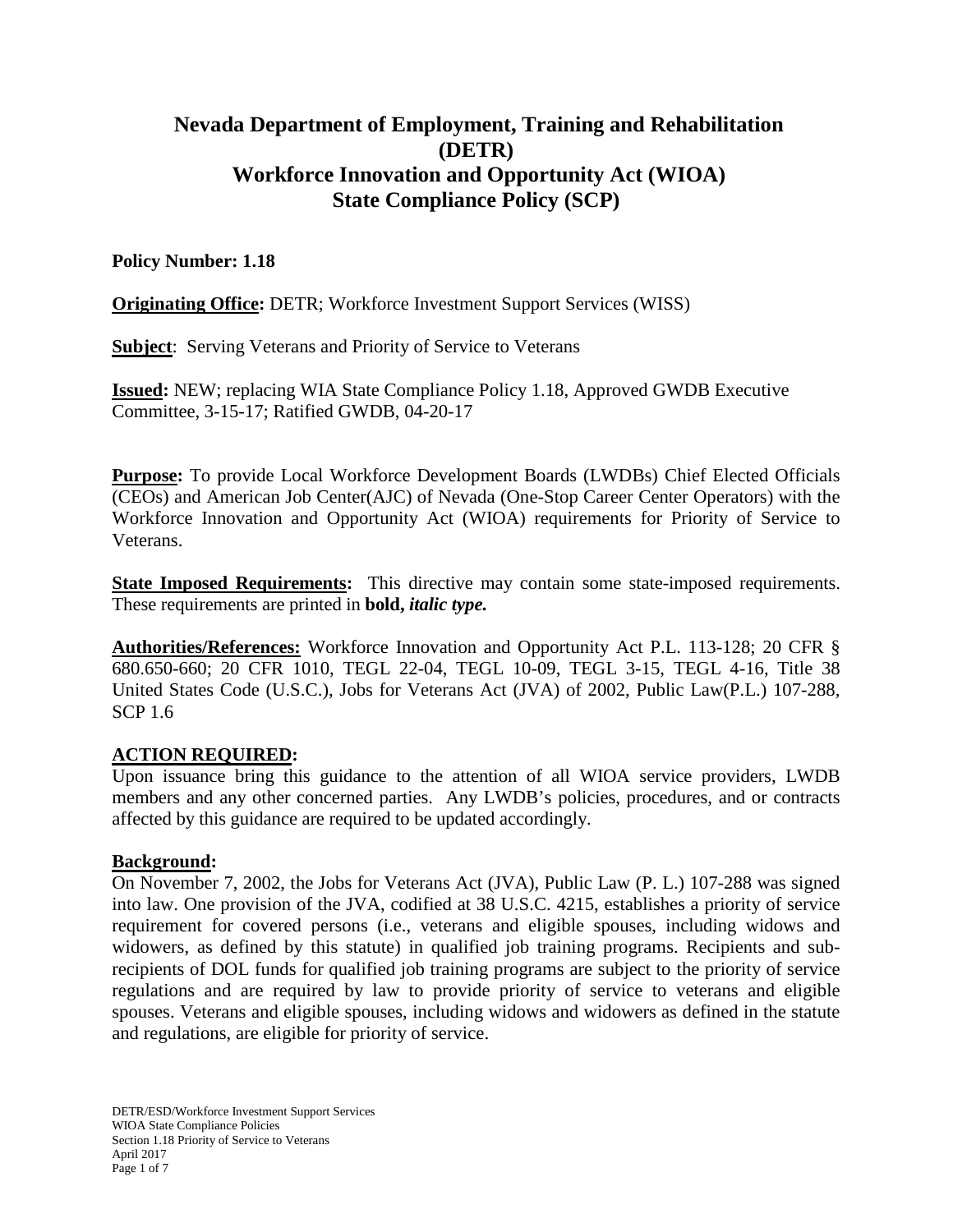Priority of service means that veterans and eligible spouses are given priority over non-covered persons for the receipt of employment, training, and placement services provided under a qualified job training program. Priority means that veterans and eligible spouses are entitled to

precedence over non-covered persons for services. This means that a veteran or an eligible spouse either receives access to a service earlier in time than a non-covered person or, if the resource is limited, the veteran or eligible spouse receives access to the service instead of or before the non-covered person. The priority of service regulations refer to those veterans and spouses who are eligible for priority of service as "covered persons" and refer to those not eligible for priority of service as "non-covered persons."

A veteran or eligible spouse still must meet each WIOA program's eligibility criteria to receive services under this employment and training program.

The purpose of these processes is to ensure that veterans and eligible spouses are aware of: (1) their entitlement to priority of service; (2) the full array of employment, training, and placement services, including referral's to partnering programs, available under priority of service; and (3) any applicable eligibility requirements for those programs and/or services.

It is important to note that state and local program operators do not have the discretion to establish further priorities within the overall priority established by the regulations. The Jobs for Veterans Act reserves that authority to the Secretary of Labor and it was not exercised in the current regulations.

#### **Policy and Procedure:**

As specified in TEGL 3-15, Veterans and eligible spouses continue to receive priority of service for all DOL-funded job training programs, which include WIOA programs. However, as described in TEGL 10-09, when programs are statutorily required to provide priority for a particular group of individuals, such as the WIOA priority described above, priority must be provided in the following order:

(i) First, to veterans and eligible spouses who are also included in the groups given statutory priority for WIOA adult formula funds. This means that veterans and eligible spouses who are also recipients of public assistance, other low-income individuals, or individuals who are basic skills deficient would receive first priority for services provided with WIOA adult formula funds.

(ii) Second, to non-covered persons (that is, individuals who are not veterans or eligible spouses) who are included in the groups given priority for WIOA adult formula funds.

(iii) Third, to veterans and eligible spouses who are not included in WIOA's priority groups.

(iv) Last, to non-covered persons outside the groups given priority under WIOA.

For a service such as classroom training, priority of service applies to the selection procedure, as follows: First, if there is a waiting list for the formation of a training class, priority of service is intended to require a veteran or eligible spouse to go to the top of that list. Second, priority of service applies up to the point at which an individual is both: a) approved for funding; and, b) accepted or enrolled in a training class. Therefore, once a non-covered person has been both approved for funding and accepted/enrolled in a training class, priority of service is not intended to allow a veteran or eligible spouse who is identified subsequently to "bump" the non-covered person from that training class.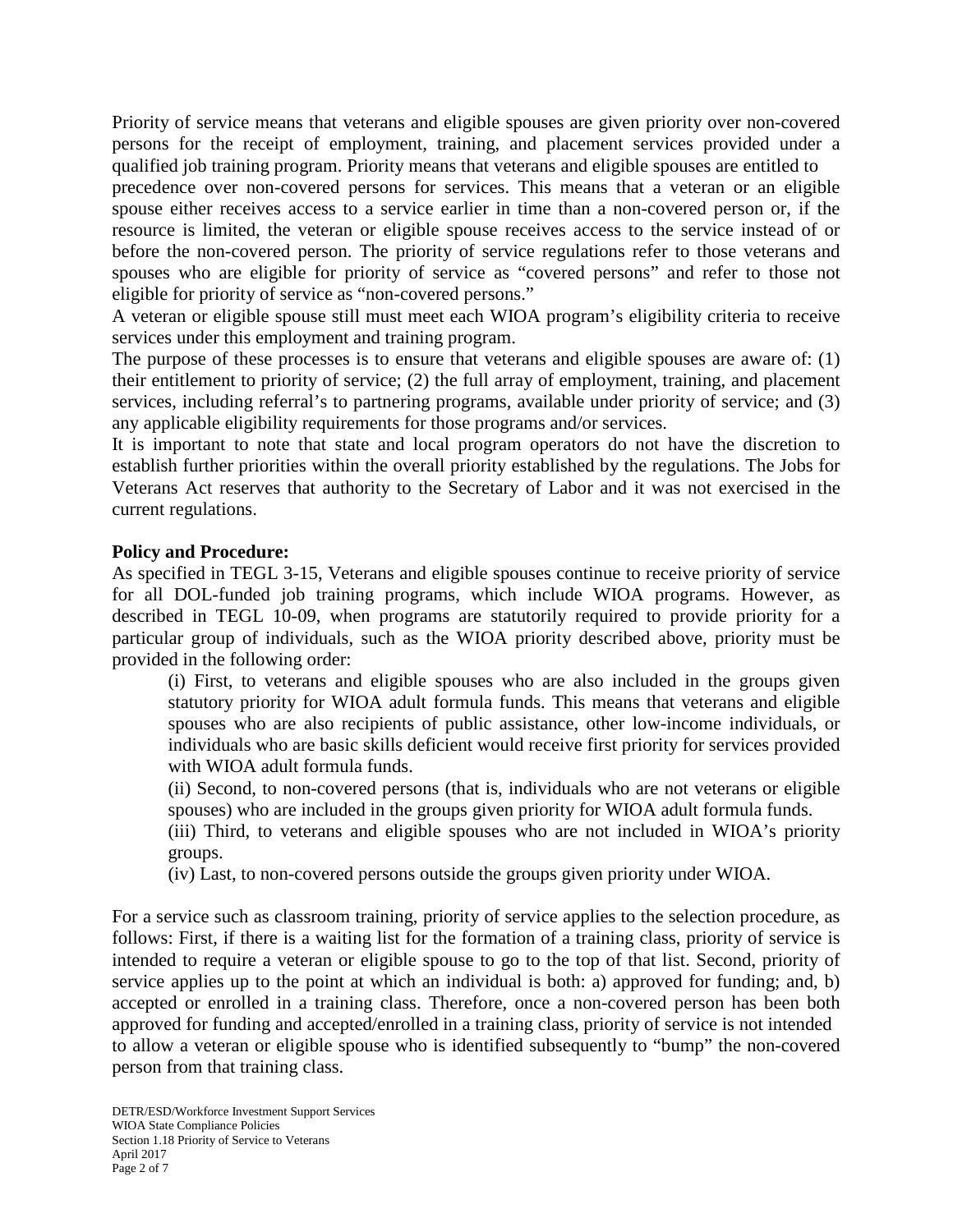#### **Service Delivery (WIOA Sec 121(b)(1), 134(d))**

WIOA establishes a number of required partners in the one-stop delivery system.

Under WIOA, partner programs and entities that are jointly responsible for workforce and economic development, educational, and other human resource programs collaborate to create a seamless customer-focused one-stop delivery system that integrates service delivery across all programs and enhances access to the programs' services. Emphasis should be placed on local policies rich in partnering referrals to ensure veterans and their eligible spouses are aware of the full array of employment, training, and placement services available in each location. With the new focus under WIOA on serving low-income individuals who face barriers to employment, including veterans, this is an opportunity for human service providers and advocates to engage workforce programs to improve the services available to their common customers. (WIOA Sec 134(d)(iv)) Beginning in Program Year (PY) 2016, Veterans Employment and Training Services (VETS) require the grantees serving homeless veterans to enroll all participants in the public workforce system through the local AJC while these participants are receiving services through VETS' homeless veteran's program grantees. This is to create a sustainable partnership in which grantees understand each other's services and participants' employment needs are met. (TEGL 4- 16)

#### **Eligibility**

WIOA Program Eligibility can be found in State Compliance Policy 1.6, and 2.1 and as indicated below;

General Eligibility as in Age (WIOA Sec. 3(2), Employment Authorization, Selective Service Registration (WIOA Sec 189)

WIOA Adult Program: WIOA Sec 3(2),20 CFR §680.120, 20 CFR §680.130, 20 CFR §680.210, WIOA Dislocated Worker Program: WIOA Sec. 3(15), 20 CFR §680.120, 20 CFR §680.130, 20 CFR§680.210,20 CFR §680.660

WIOA Displaced Homemaker: WIOA Sec. 3(16), 20 CFR§680.120, 20 CFR§680.600, 20 CFR §680.630

WIOA Youth Out of School: WIOA Sec. 129 and 20 CFR §681

Career Services: WIOA Sec. 134(c)(2), 20 CFR §680.120-130

Training Services: WIOA Sec. 134(c)(3), 20 CFR§680.210

Veteran, as defined under WIOA sec. 3(63)(A) and 38 U.S.C. 101, receive priority of service in all Department of Labor-funded training programs under 38 U.S.C. 4215 and described in 20 CFR part 1010. (20 CFR §680.650)

For the purposes of implementing priority of service, the Final Rule requires that program operators use the broad definition of veteran found in 38 U.S.C. 101(2). Under this definition, the term "veteran" means a person who served at least one day in the active military, naval, or air service, and who was discharged or released under conditions other than dishonorable, as specified in 38 U.S.C. 101(2). Active service includes full-time Federal service in the National Guard or a Reserve component. This definition of "active service" does not include full-time duty performed strictly for training purposes (i.e., that which often is referred to as "weekend" or "annual" training), nor does it include full-time active duty performed by National Guard personnel who are mobilized by State rather than Federal authorities (State mobilizations usually occur in response to events such as natural disasters). (TEGL 10-09)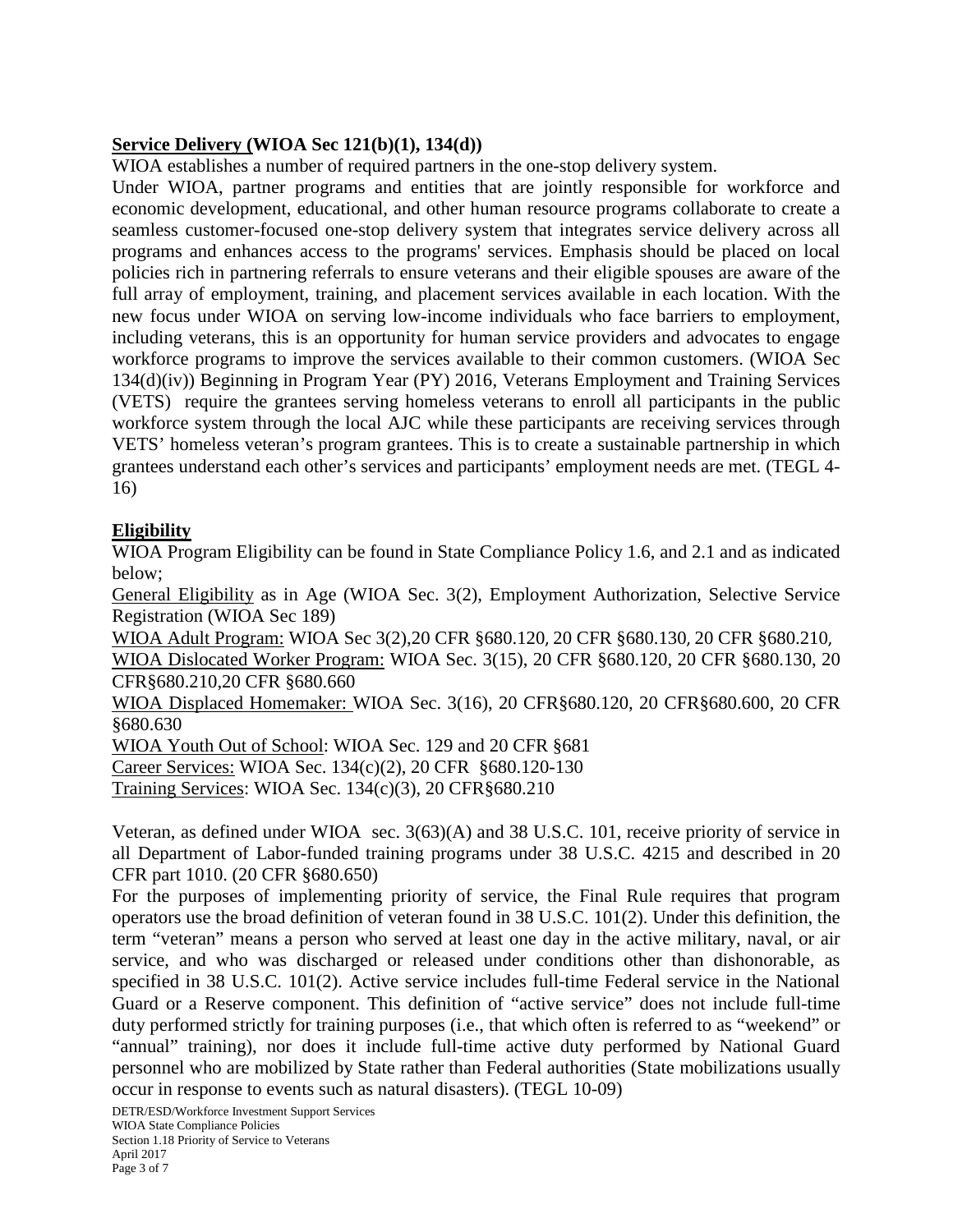The term ''recently separated veteran'' means any veteran who applies for participation under this Act within 48 months after the discharge or release from active military, naval, or air service. (WIOA sec.  $3(63)(B)$ )

# WIOA Adult Program Eligibility

For income-based eligibility determinations, amounts paid while on active duty or paid by the Department of Veterans Affairs (VA) for vocational rehabilitation, disability payments, or related VA-funded programs are not to be considered as income, in accordance with 38 U.S.C. 4213 and 20 CFR §683.230 of this chapter. This applies when determining if a person is a ''lowincome individual'' for eligibility purposes (for example, in the WIOA youth, or NFJP programs). Also, it applies when income is used as a factor when a local area provides priority of service for ''low-income individuals'' with title I WIOA funds. (20 CFR §680.600 and §680.650, TEGL 3-15, TEGL 10-09 Attachment A for a complete list)

Displaced Homemaker Eligibility (20 CFR §680.630(b)-(d))

(b) Displaced homemakers also may qualify for career and training services with adult funds under title I if the requirements of this part are met (see §680.120 and §680.600).

(c) Displaced homemakers also may be served in statewide employment and training projects conducted with reserve funds for innovative programs for displaced homemakers, as described in  $§682.210(c)$  of this chapter.

(d) The definition of displaced homemaker includes the dependent spouse of a member of the Armed Forces on active duty (as defined in sec. 101(d)(1) of title 10, United States Code) and whose family income is significantly reduced because of a deployment, a call or order to active duty under a provision of law referred to in sec. 101(a)(13)(B) of title 10, United State Code, a permanent change of station, or the service-connected death or disability of the member.

WIOA Dislocated Worker Program Eligibility

Dislocated Worker funds under Title I can help separating service members to enter or reenter the civilian labor force.

Eligibility as a Dislocated Worker must be consistent with the statutory definition in WIOA Sec 3(15).

Service members exiting the military, including, but not limited to, recipients of Unemployment Compensation for Ex-Military members (UCX), generally qualify as dislocated workers. (TEGL 3-15, TEGL 22-04)

Service Related Eligibility for Dislocated Worker (20 CFR §680.660)

If the separating service member is separating from the Armed Forces with a discharge that is anything other than dishonorable, the separating service member qualifies for dislocated worker activities based on the following criteria:

(a) The separating service member has received a notice of separation, a DD–214[Member 4] from the Department of Defense, or other documentation showing a separation or imminent separation from the Armed Forces to satisfy the termination or layoff part of the dislocated worker eligibility criteria in WIOA sec.  $3(15)(A)(i)$ ;

(b) The separating service member qualifies for the dislocated worker eligibility criteria on eligibility for or exhaustion of unemployment compensation in WIOA Sec.  $3(15)(A)(ii)(I)$  or  $(II)$ ; and,

(c) As a separating service member, the individual meets the dislocated worker eligibility criteria that the individual is unlikely to return to a previous industry or occupation in WIOA sec.  $3(15)(A)(iii)$ .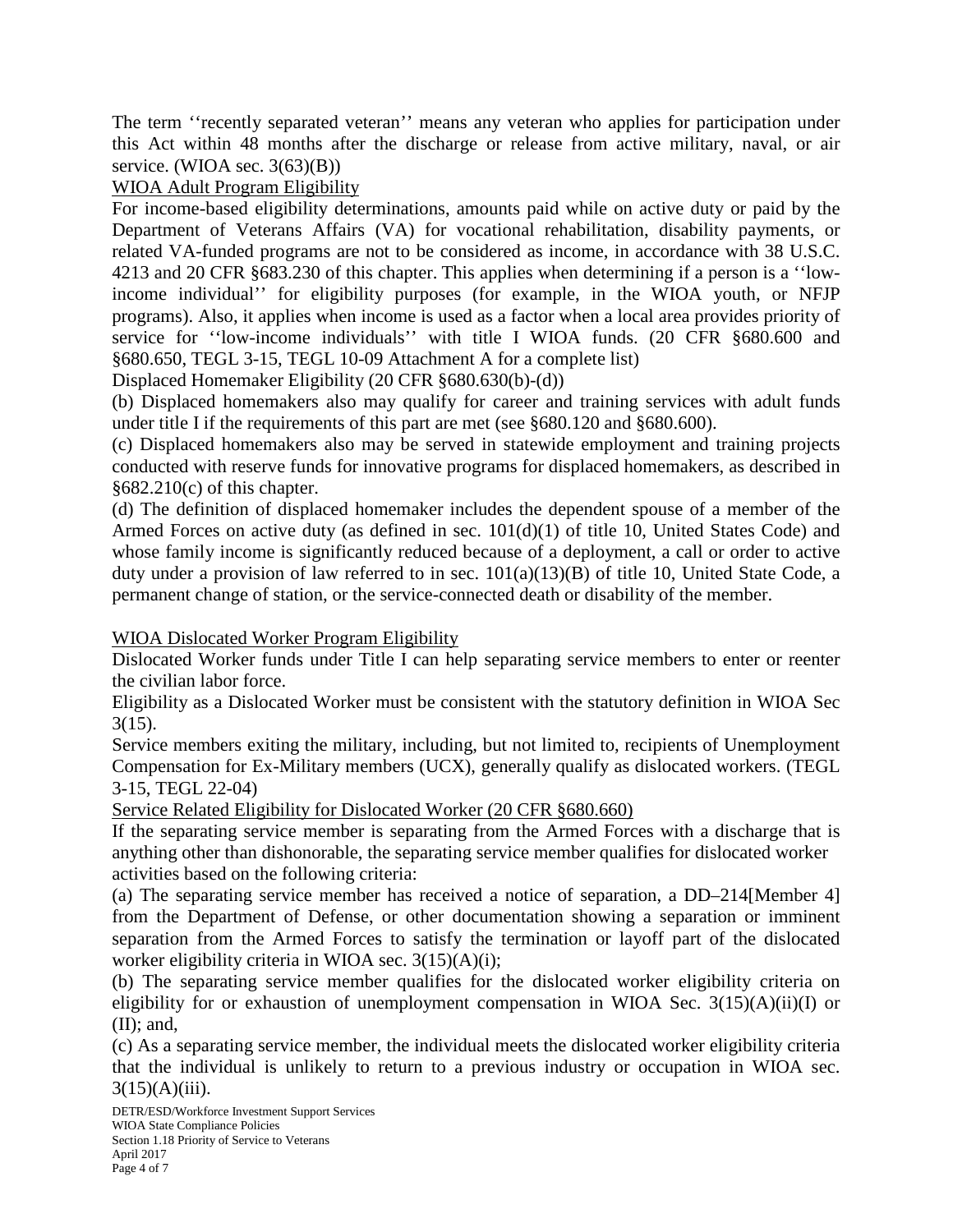#### (TEGL 3-15)

It is appropriate to provide career services to separating service members who will be imminently separating from the military, provided that their discharge will be anything other than dishonorable. Lastly, ETA policy generally dictates that a separating service member meets the dislocated worker requirement that an individual is unlikely to return to his or her previous industry or occupation.

WIOA expands the definition of dislocated workers to include military spouses who have lost employment as a direct result of a relocation to accommodate a permanent change in duty station of the spouse.

WIOA Youth Out of School

Reference WIOA Sec. 129 and 20 CFR§681.210 for program eligibility requirements.

# **Definitions**

Eligible Spouse (of Veteran)(TEGL 10-09):

As defined at section 2(a) of the JVA (38 U.S.C. 4215[a]) means the spouse of any of the following:

a. Any veteran who died of a service-connected disability;

b. Any member of the Armed Forces serving on active duty who, at the time of application for the priority, is listed in one or more of the following categories and has been so listed for a total of more than 90 days:

i. Missing in action;

ii. Captured in the line of duty by a hostile force; or

iii. Forcibly detained or interned in the line of duty by a foreign government or power;

c. Any veteran who has a total disability resulting from a service-connected disability, as evaluated by the Department of Veterans Affairs; or

d. Any veteran who died while a disability was in existence. A spouse whose eligibility is derived from a living veteran or service member (i.e., categories b. or c. above) would lose his or her eligibility if the veteran or service member were to lose the status that is the basis for the eligibility (e.g. if a veteran with a total service-connected disability were to receive a revised disability rating at a lower level). Similarly, for a spouse whose eligibility is derived from a living veteran or service member, that eligibility would be lost upon divorce from the veteran or service member.

Veteran: A person who served at least one day in the active military, naval, or air service, and who was discharged or released under conditions other than dishonorable, as specified in 38 U.S.C. 101(2)

Veteran with Significant Barrier to Employment (SBE): Is a term used in the Jobs for Veterans State Grant (JVSG). When persons present with any of the following criteria, a mandatory referral to the nearest Job Connect office is required in order to register in the state MIS and track progress through workforce partnerships.

- Veterans between the age of 18-24
- Veterans with service connected disabilities (entitled to compensation from the Veteran Administration (VA) or was discharged or released from active duty for a service connected disability)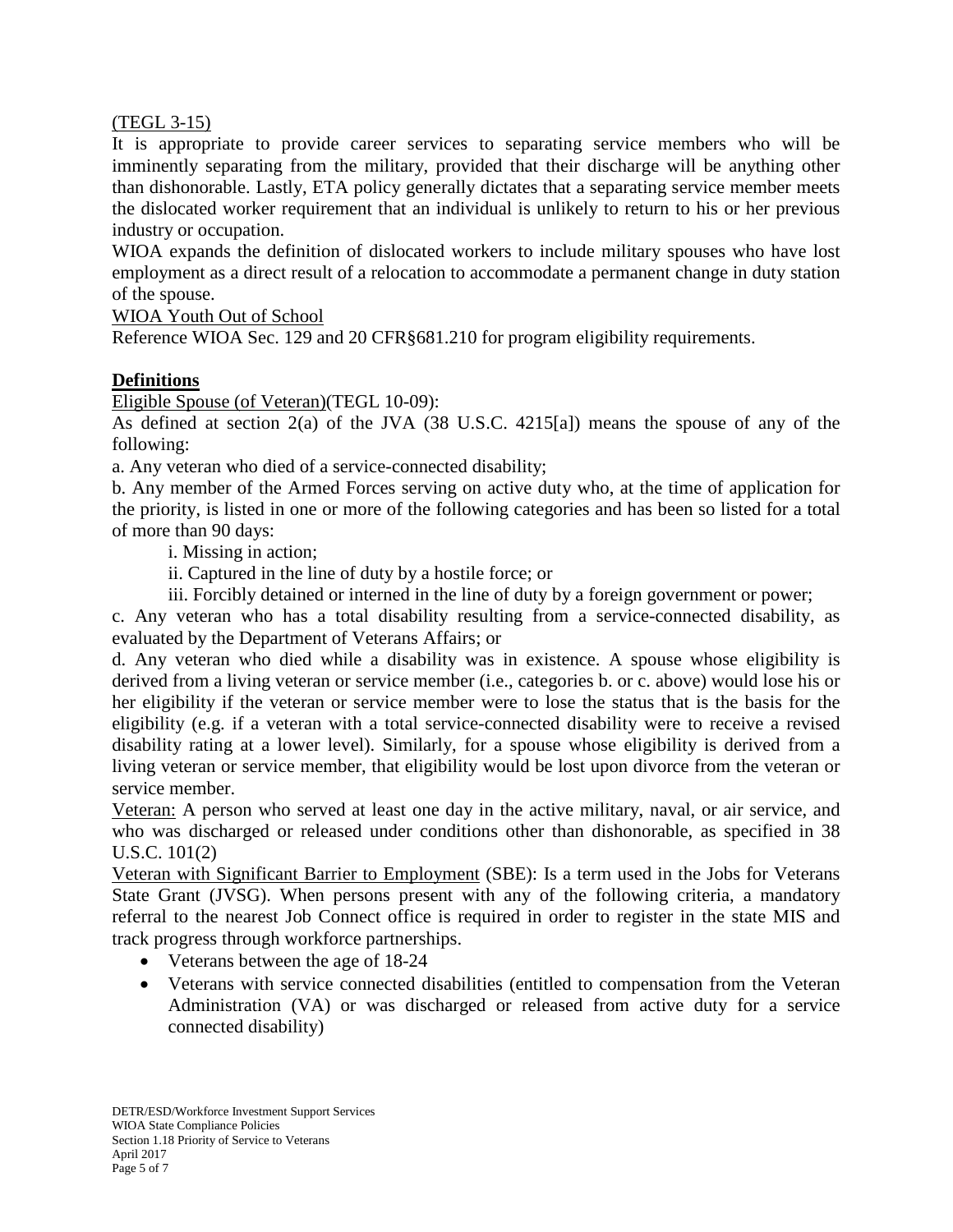- The Homeless Veterans' Reintegration Program (HVRP) is authorized under 38 U.S.C. 2021, as added by Section 5 of Public Law 107-95, the Homeless Veterans Comprehensive Assistance Act of 2001. Homelessness is defined in the McKinney-Vent Homeless Assistance Act (b) of Section 103. The purpose of the HVRP grant is to provide services to assist in reintegrating homeless veterans into meaningful employment within the labor force and to stimulate the development of effective service delivery systems that will address the complex problems facing homeless veterans.
- The Homeless Female Veterans and Veterans with Families Program (HFVVWF) is authorized under 38 U.S.C. 2021A, as added by Section 202(a) of Public Law 111-275, the Veterans' Benefits Act of 2010. The purpose of grants funded under HFVVWF is to provide job training, counseling, placement services, and child care services to expedite the reintegration of homeless women veterans and homeless veterans with children into the labor force.
- The Incarcerated Veterans Transition Program (IVTP) is authorized under Title 38 U.S.C. 2023, as added by Section 5 of Public Law 107-95. The purpose of the IVTP grant is likewise to provide referral and counseling services to assist veterans, who are at risk of homelessness as they transition from institutional living.
- Currently experiencing low-income levels as they relate to the Lower Living Standard Income Level (LLSIL)
- Lacking a high school diploma or equivalent certificate.
- Recently separated service member within the last three years who at any point in the previous twelve months has been unemployed for 27 or more weeks.
- A member of the Armed Forces who is wounded, ill or injured and receiving treatment in a military treatment facility or warrior transition unit.
- A spouse or caregiver (as defined in Title 38 U.S.C. 1720G) of an active duty service member or a service member in the process of being separated who sustained injuries while on active duty that necessitates the soldiers' separation from active duty.

# **Local Board Policy Requirements: (TEGL 10-09, TEGL 3-15)**

Program operators are required to ensure that priority of service is applied throughout their respective service delivery systems, including service delivery points maintained by all subrecipients.

Local Boards must have written policy and procedures and have these available and maintained at each service delivery point for public access describing, at a minimum the following;

- How this priority will be obtained in the local area at the applicant's point of entry.
- How the local area will ensure that veterans and eligible spouses will be made aware of their entitlement to priority of service, the full array of employment, training, and placement services available under the priority and in each location, including referrals to other available appropriate programs including Job Connect JVSG-DVOP services (SBE).
- How the board will monitor the local service delivery operations to ensure that their internal policies and procedures result in compliance with priority of service for veterans (TEGL 3-15).